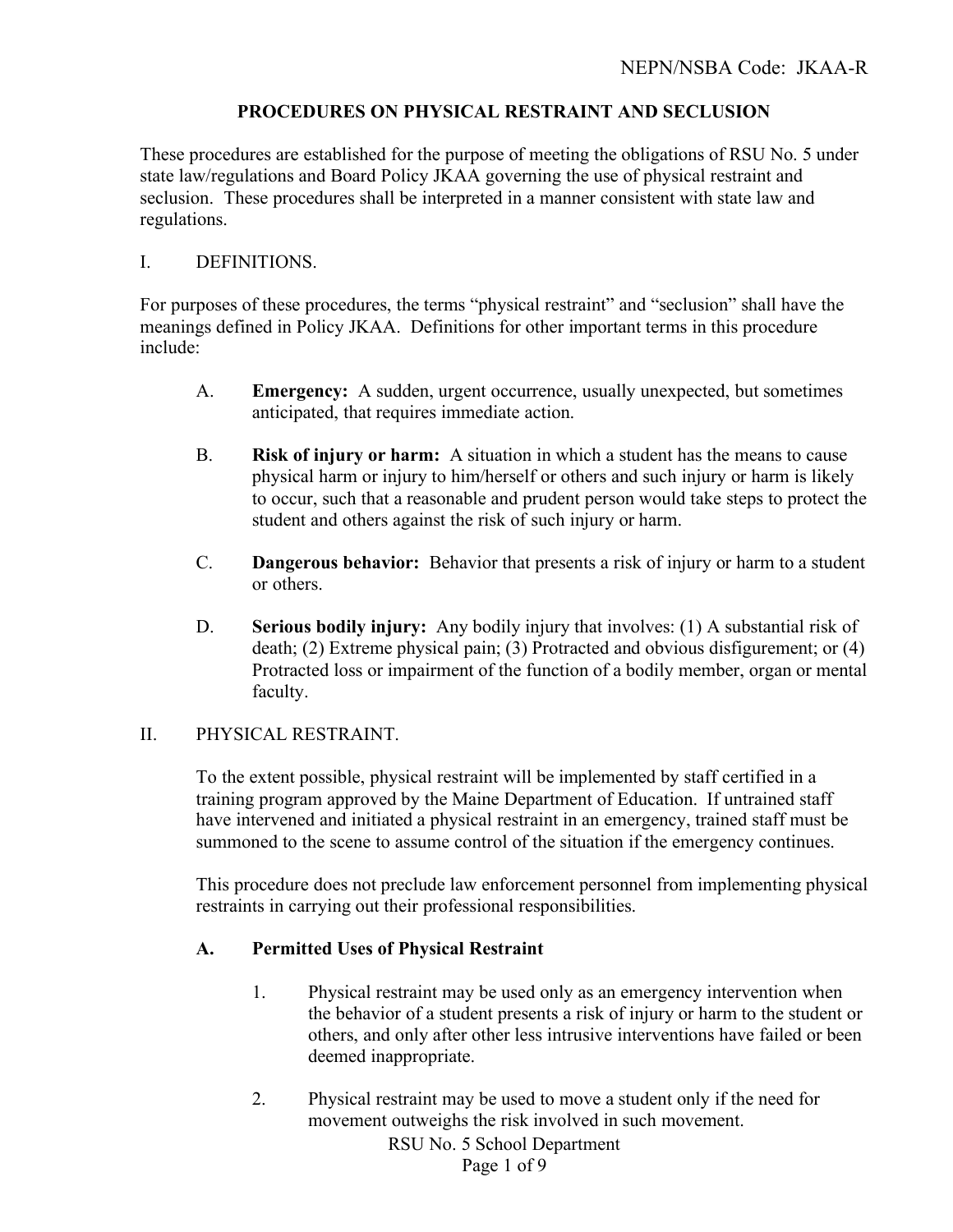- 3. Prescribed medications, harnesses, and other assistive or protective devices may be used as permitted by Rule Chapter 33.
- 4. Parents may be requested to provide assistance at any time.

# **B. Prohibited Forms and Uses of Physical Restraint**

- 1. Physical restraint used for punitive purposes; as a therapeutic or educational intervention; for staff convenience; or to control challenging behavior.
- 2. Physical restraint used to prevent property destruction or disruption of the environment in the absence of a risk of injury or harm.
- 3. Physical restraint that restricts the free movement of a student's diaphragm or chest, or that restricts the airway so as to interrupt normal breathing or speech (restraint-related asphyxia).
- 4. Physical restraint that relies on pain for control, including but not limited to joint hyperextension, excessive force, unsupported take-downs (e.g., tackles), the use of any physical structure (e.g., wall, railing or post), punching and hitting.
- 5. Aversive procedures and mechanical and chemical restraints.
	- a. Aversive procedures are defined as the use of a substance or stimulus, intended to modify behavior, which the person administering it knows or should know is likely to cause physical and/or emotional trauma to a student, even when the substance or stimulus appears to be pleasant or neutral to others. Such substances and stimuli include but are not limited to infliction of bodily pain (e.g., hitting, pinching, slapping); water spray; noxious fumes; extreme physical exercise; costumes or signs.
	- b. Mechanical restraints are defined as any item worn by or placed on the student to limit behavior or movement and which cannot be removed by the student. Prescribed assistive devices are not considered mechanical restraints when used as prescribed and their use is supervised by qualified and trained individuals in accordance with professional standards.
	- c. Chemical restraints are defined as the use of medication, including those administered PRN (as needed), given involuntarily to control student behavior. Prescribed medications are not considered chemical restraints when administered by a health care provider in accordance with a student's health care plan.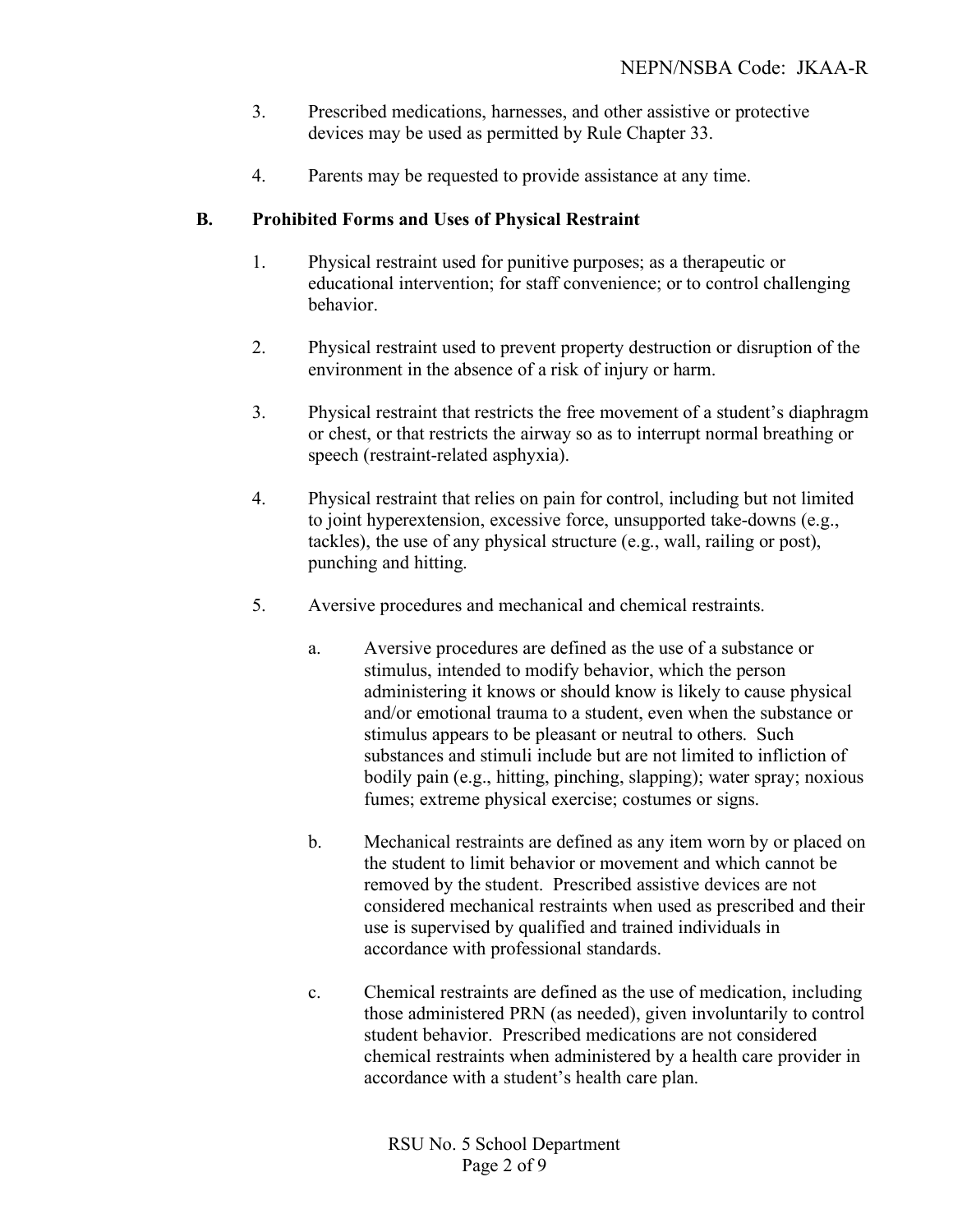# **C. Monitoring Students in Physical Restraint**

- 1. At least two adults must be present at all times when physical restraint is used except when, for safety reasons, waiting for a second adult to arrive is precluded by the particular circumstances.
- 2. The student must be continuously monitored until he/she no longer presents a risk of injury or harm to him/herself or others.
- 3. If an injury occurs, applicable school policies and procedures should be followed.

## **D. Termination of Physical Restraint**

- 1. The staff involved in the use of physical restraint must continually assess for signs that the student is no longer presenting a risk of injury or harm to him/herself or others, and the emergency intervention must be discontinued as soon as possible.
	- a. The time a student is in physical restraint must be monitored and recorded.
	- b. If physical restraint continues for more than ten (10) minutes, an administrator/designee shall determine whether continued physical restraint is warranted, and shall continue to monitor the status of the physical restraint every ten (10) minutes until the restraint is terminated.
	- c. If attempts to release a student from physical restraint have been unsuccessful and the student continues to present behaviors that create a risk of injury or harm to him/herself or others, then staff may request additional assistance from other school staff, parents, medical providers, or other appropriate persons or organizations.

## III. SECLUSION.

To the extent possible, seclusion will be implemented by staff certified in a training program approved by the Maine Department of Education. If untrained staff have intervened and initiated seclusion in an emergency, trained staff must be summoned to the scene as soon as possible.

A "timeout" where a student requests, or complies with an adult request for, a break is not considered seclusion under this procedure. Seclusion also does not include any situation where others are present in the room or defined area with the student (including but not limited to classrooms, offices and other school locations).

> RSU No. 5 School Department Page 3 of 9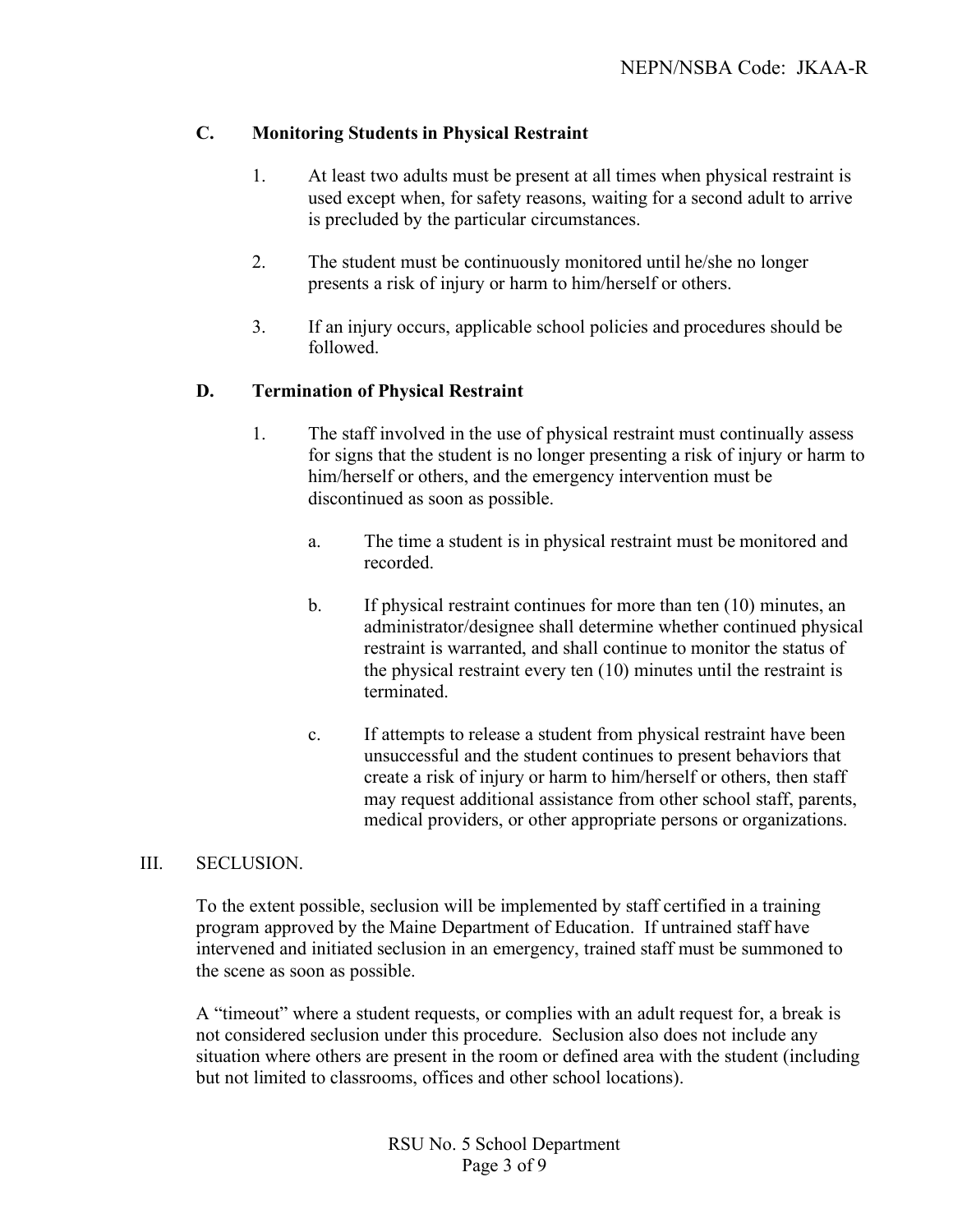# **A. Permitted Uses and Location of Seclusion**

- 1. Seclusion may be used only as an emergency intervention when the behavior of a student presents a risk of injury or harm to the student or others, and only after other less intrusive interventions have failed or been deemed inappropriate.
- 2. Seclusion may be achieved in any part of a school building with adequate light, heat, ventilation and of normal room height.
	- a. Seclusion may not take place in a locked room.
	- b. If a specific room is designated as a seclusion room, it must be a minimum of sixty (60) square feet; have adequate light, heat and ventilation; be of normal room height; contain an unbreakable observation window in a wall or door; and must be free of hazardous materials and objects which the student could use to self-inflict bodily injury.
- 3. Parents may be requested to provide assistance at any time.

# **B. Prohibited Uses of Seclusion**

- 1. Seclusion used for punitive purposes; as a therapeutic or educational intervention; for staff convenience; or to control challenging behavior.
- 2. Seclusion used to prevent property destruction or disruption of the environment in the absence of risk of injury or harm.

# **C. Monitoring Students in Seclusion**

- 1. At least one adult must be physically present at all times to continuously monitor a student in seclusion. The adult, while not present in the room or defined area, must be situated so that the student is visible at all times.
- 2. The student must be continuously monitored until he/she no longer presents a risk of injury or harm to him/herself or others.
- 3. If an injury occurs, applicable school policies and procedures should be followed.

# **D. Termination of Seclusion**

1. The staff involved in the seclusion must continually assess for signs that the student is no longer presenting a risk of injury or harm to him/herself or others, and the emergency intervention must be discontinued as soon as possible.

> RSU No. 5 School Department Page 4 of 9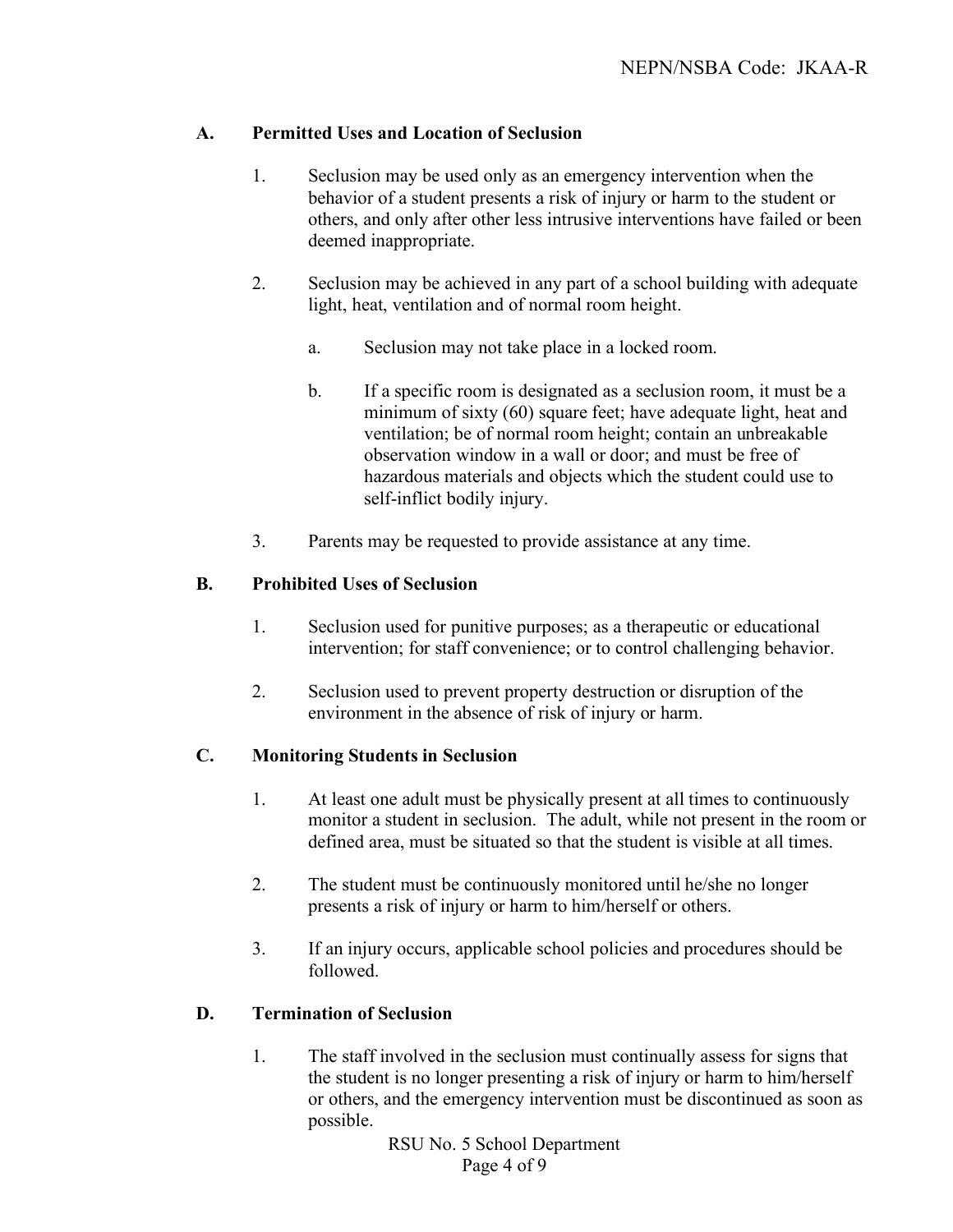- a. The time a student is in seclusion must be monitored and recorded.
- b. If seclusion continues for more than ten (10) minutes, an administrator/designee shall determine whether continued seclusion is warranted, and shall continue to monitor the status of the seclusion every ten (10) minutes until the restraint is terminated.
- c. If attempts to release a student from seclusion have been unsuccessful and the student continues to present behaviors that create an imminent risk of injury or harm to him/herself or others, then staff may request additional assistance from other school staff, parents, medical providers, or other appropriate persons or organizations.

## IV. NOTIFICATION AND REPORTS OF PHYSICAL RESTRAINT AND SECLUSION INCIDENTS.

For the purposes of this procedure, an "incident" consists of all actions between the time a student begins to create a risk of harm and the time the student ceases to pose a risk of harm and returns to his/her regular programming.

#### **A. Notice Requirements**

After each incident of physical restraint or seclusion:

- 1. A staff member involved in the incident shall make an oral notification to the administrator/designee as soon as possible, but no later than the end of the school day.
- 2. An administrator/designee shall notify the parent/legal guardian about the physical restraint or seclusion (and any related first aid provided) as soon as practical, but within the school day in which the incident occurred. The administrator/designee must utilize all available phone number or other available contact information to reach the parent/legal guardian. If the parent/legal guardian is unavailable, the administrator/designee must leave a message (if the parent/legal guardian has a phone and message capability) to contact the school as soon as possible. The parent/legal guardian must be informed that written documentation will be provided within seven (7) calendar days.
- 3. If the physical restraint or seclusion incident occurred outside the school day, the notifications must be made as soon as possible and in accordance with RSU5 usual emergency notification procedures.
- 4. If serious bodily injury or death of a student occurs during the implementation of physical restraint or seclusion, the RSU5 emergency

RSU No. 5 School Department Page 5 of 9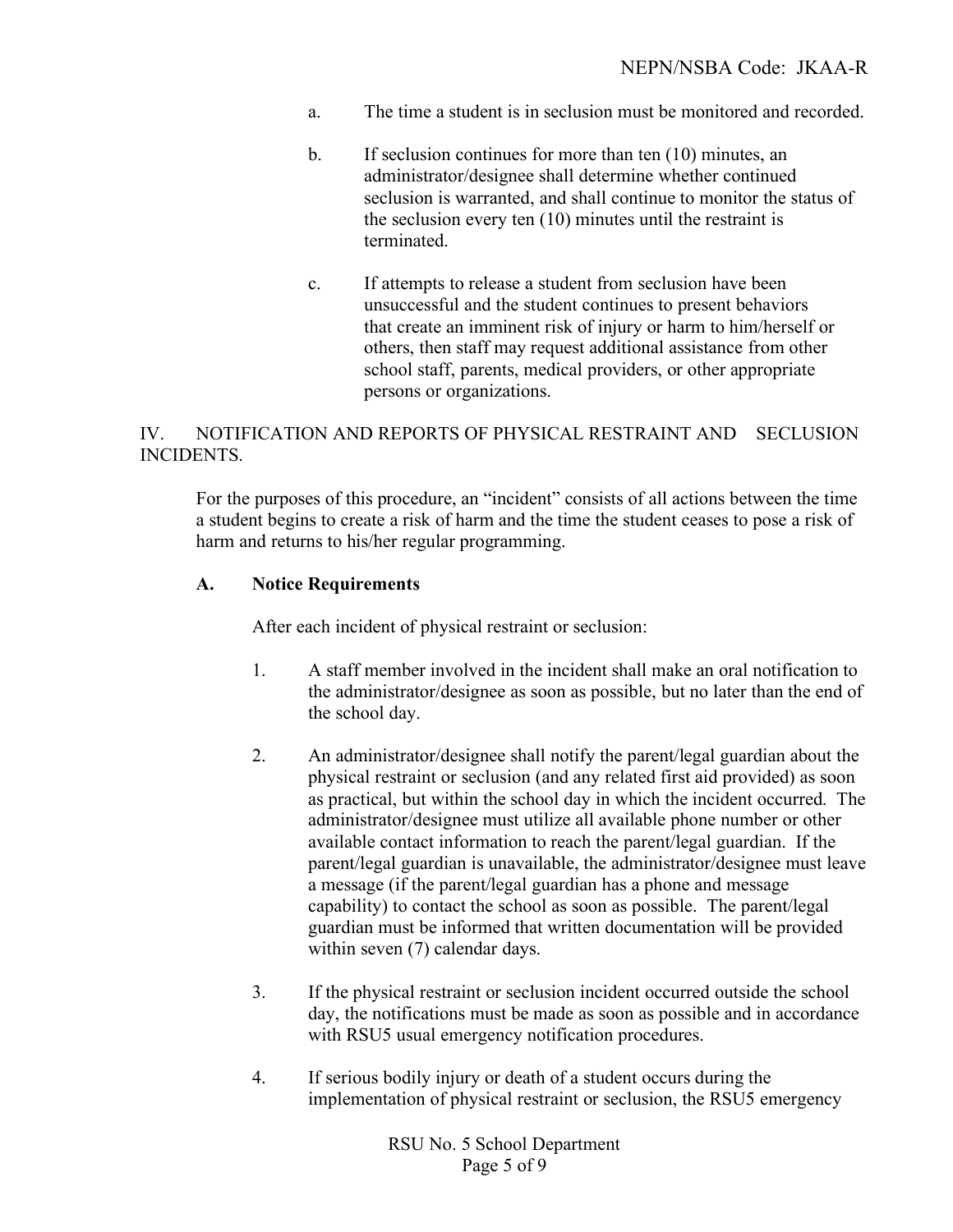notification procedures shall be followed and an administrator/designee shall notify the Maine Department of Education within twenty-four (24) hours or the next business day.

#### **B. Incident Reports**

Each use of physical restraint or seclusion must be documented in an incident report. The incident report must be completed and provided to an administrator/designee as soon as practical, and in all cases within two (2) school days of the incident.

The parent/legal guardian must be provided a copy of the incident report within seven (7) calendar days of the incident.

The incident report must include the following elements:

- 1. Student name;
- 2. Age, gender and grade;
- 3. Location of the incident;
- 4. Date of the incident;
- 5. Date of report;
- 6. Person completing the report;
- 7. Beginning and ending time of each physical restraint and/or seclusion;
- 8. Total time of incident;
- 9. Description of prior events and circumstances;
- 10. Less restrictive interventions tried prior to the use of physical restraint and/or seclusion and, if none were used, the reasons why;
- 11. The student behavior justifying the use of physical restraint or seclusion;
- 12. A detailed description of the physical restraint or seclusion used;
- 13. The staff person(s) involved, their role in the physical restraint or seclusion, and whether each person is certified in an approved training program;

RSU No. 5 School Department Page 6 of 9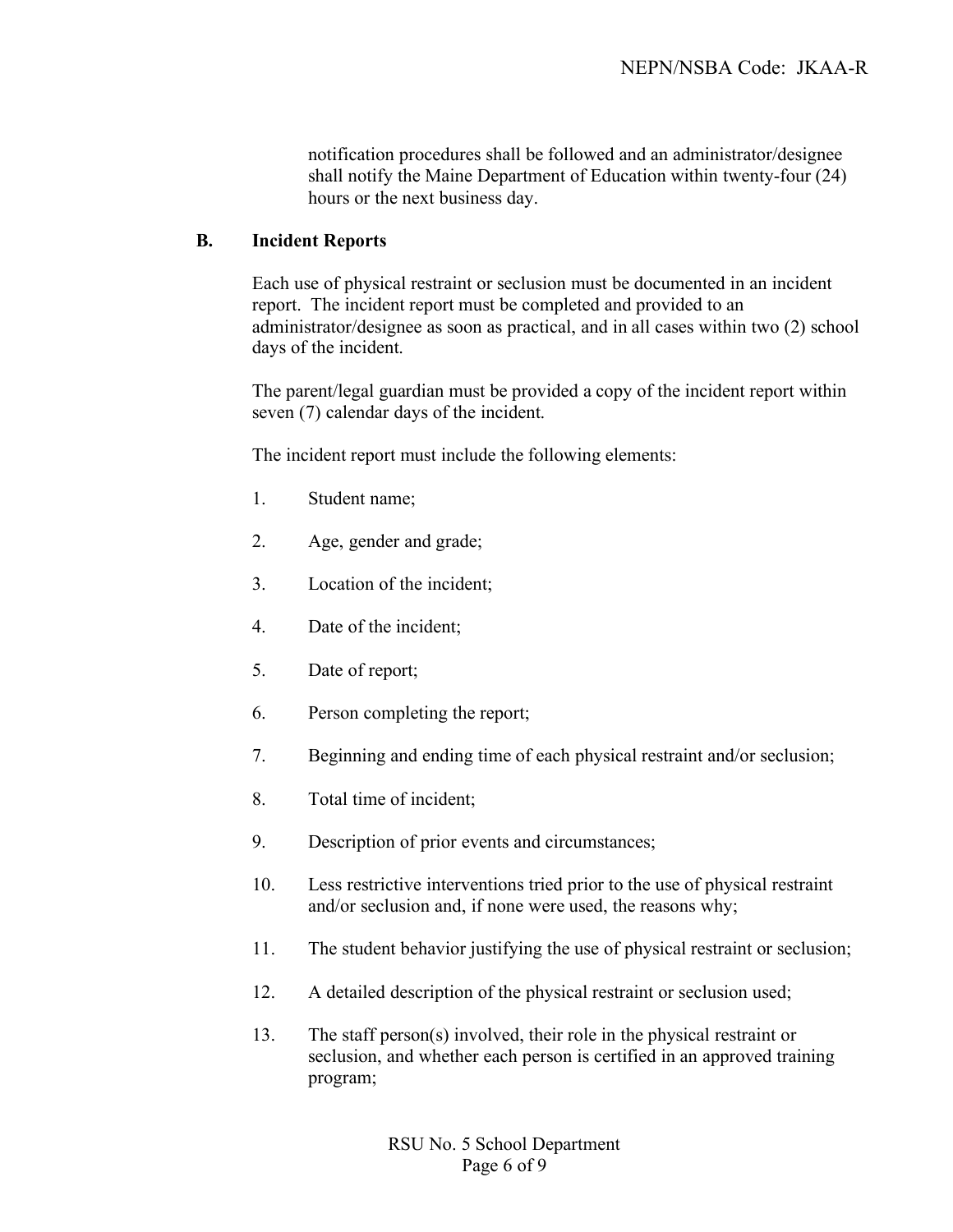- 14. Description of the incident, including the resolution and process of returning the student to his/her program, if appropriate;
- 15. Whether the student has an IEP, 504 Plan, behavior plan, IHP (individual health plan) or any other plan;
- 16. If a student and/or staff sustained bodily injury, the date and time of nurse or other response personnel notification and any treatment administered;
- 17. The date, time and method of parent/legal guardian notification;
- 18. The date and time of administrator/designee notification; and
- 19. Date and time of staff debriefing.

Copies of the incident reports shall be maintained in the student's file and in the school office.

## V. SCHOOL UNIT RESPONSE FOLLOWING THE USE OF PHYSICAL RESTRAINT OR SECLUSION.

- A. Following each incident of physical restraint or seclusion, an administrator/designee shall take these steps within two (2) school days (unless serious bodily injury requiring emergency medical treatment occurred, in which case these steps must take place as soon as possible, but no later than the next school day):
	- 1. Review the incident with all staff persons involved to discuss: (a) whether the use of physical restraint or seclusion complied with state and school board requirements and (b) how to prevent or reduce the need for physical restraint and/or seclusion in the future.
	- 2. Meet with the student who was physically restrained or secluded to discuss: (a) what triggered the student's escalation and (b) what the student and staff can do to reduce the need for physical restraint and/or seclusion in the future.
- B. Following the meetings, staff must develop and implement a written plan for response and de-escalation for the student. If a plan already exists, staff must review it and make revisions, if appropriate. For the purposes of this procedure, "de-escalation" is the use of behavior management techniques intended to cause a situation involving problem behavior of a student to become more controlled, calm and less dangerous, thus reducing the risk of injury or harm.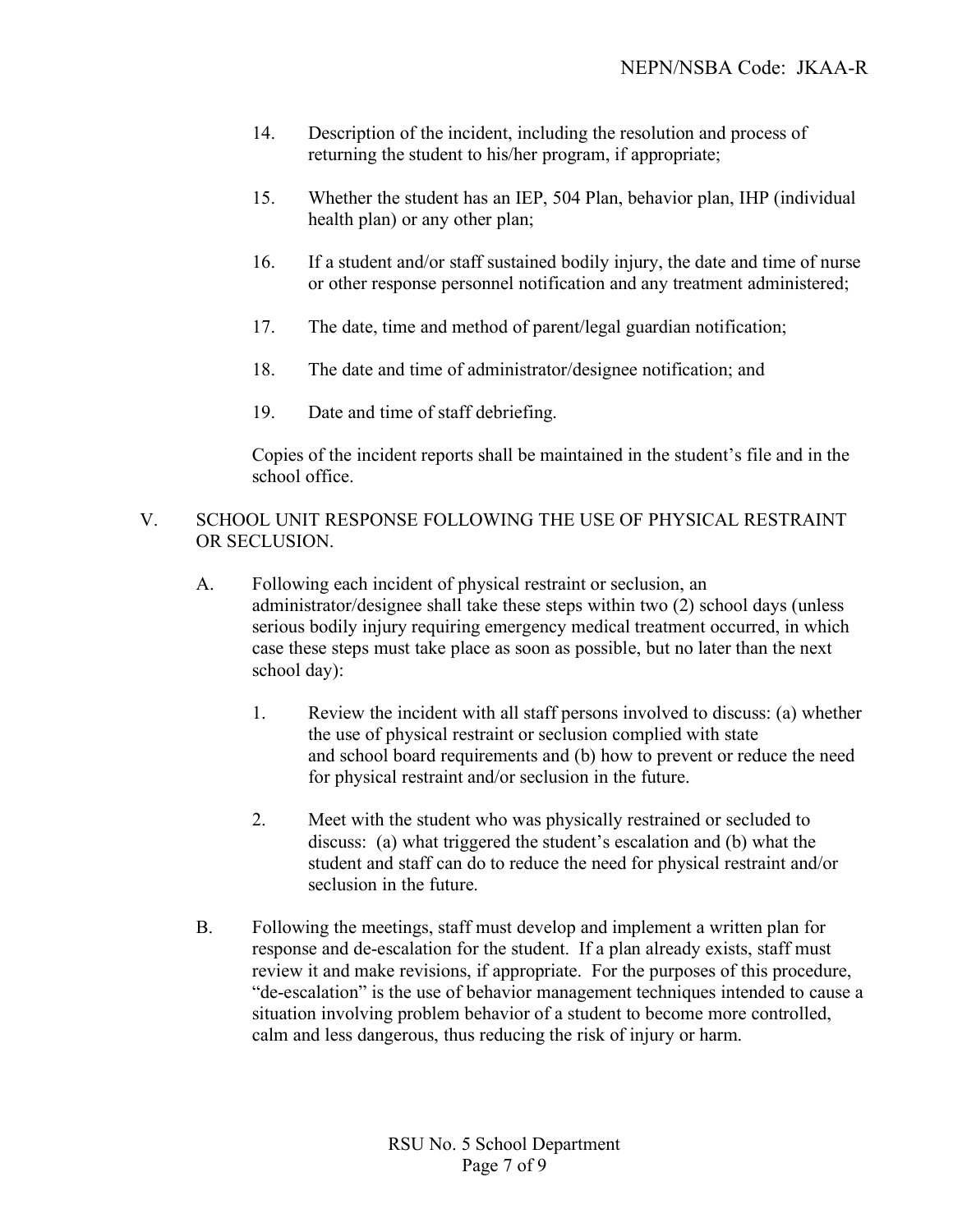## VI. PROCEDURE FOR STUDENTS WITH THREE INCIDENTS IN A SCHOOL YEAR.

The school unit will make reasonable, documented efforts to encourage parent/legal guardian participation in the meetings required in this section, and to schedule meetings at times convenient for parents/legal guardians to attend.

#### **A. Special Education/504 Students**

1. After the third incident of physical restraint and/or seclusion in one school year, the student's IEP or 504 Team shall meet within ten (10) school days of the third incident to discuss the incident and consider the need to conduct an FBA (functional behavioral assessment) and/or develop a BIP (behavior intervention plan), or amend an existing one.

#### **B. All Other Students**

- 1. A team consisting of the parent/legal guardian, administrator/designee, a teacher for the student, a staff member involved in the incident (if not the administrator/designee or teacher already invited), and other appropriate staff shall meet within ten (10) school days to discuss the incidents.
- 2. The team shall consider the appropriateness of a referral to special education and, regardless of whether a referral to special education is made, the need to conduct an FBA (functional behavior assessment) and/or develop a BIP (behavior intervention plan).

## VII. CUMULATIVE REPORTING REQUIREMENTS

#### **A. Reports within the School Unit**

- 1. Each building administrator must report the following data on a quarterly and annual basis:
	- a. Aggregate number of uses of physical restraint;
	- b. Aggregate number of students placed in physical restraint;
	- c. Aggregate number of uses of seclusion;
	- d. Aggregate number of students placed in seclusion;
	- e. Aggregate number of serious bodily injuries to students related to the use of physical restraints and seclusions; and
	- f. Aggregate number of serious bodily injuries to staff related to physical restraint and seclusion.

RSU No. 5 School Department Page 8 of 9